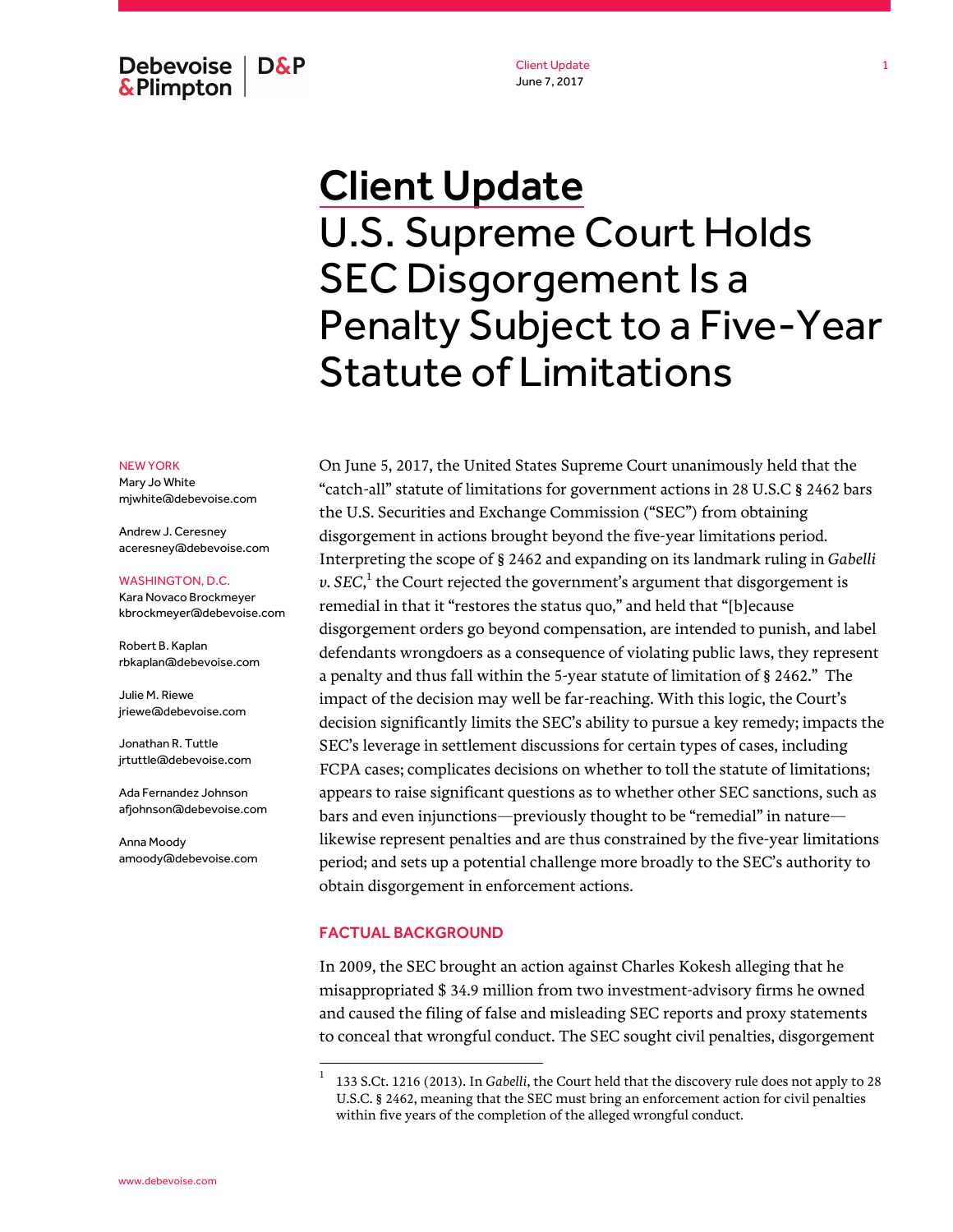Client Update June 7, 2017

and an injunction barring Kokesh from future violations of the federal securities laws. Kokesh's alleged wrongdoing included conduct within the five-year statute of limitations, as well as conduct preceding it.

Kokesh was found liable for various securities laws violations in a jury trial. The district court held that § 2462 precluded any penalties for misappropriation that had occurred prior to October 27, 2004—five years prior to the date the SEC filed the complaint. However, the court held that the Commission's request for a \$34.9 million disgorgement judgment was not a "penalty" within the meaning of § 2462 and therefore no limitations period applied. The court ordered Kokesh to pay the \$34.9 million in disgorgement—\$29.9 million of which related to conduct outside the limitations period—and \$18.1 million in prejudgment interest. Kokesh appealed.

# THE TENTH CIRCUIT'S DECISION

On appeal, Kokesh asserted that the SEC's suit was time-barred. Under 28 U.S.C. § 2462, a five-year statute of limitations applies to any "civil fine, penalty or forfeiture." Kokesh argued that disgorgement amounts to either a penalty or forfeiture and therefore was subject to the statute of limitations.

The Tenth Circuit in *SEC v. Kokesh* first held that disgorgement is not a penalty under § 2462, noting that it is remedial and when "[p]roperly applied … does not inflict punishment." $^2$  The court then addressed whether disgorgement could be considered a forfeiture. While acknowledging that the terms "forfeit and disgorge … capture similar concepts," the Tenth Circuit concluded that forfeiture under § 2462 should be interpreted narrowly as a purely punitive remedy.<sup>3</sup> Disgorgement, the court held, is a nonpunitive remedy and "does not fit in that company."<sup>4</sup> In reaching this conclusion, the Tenth Circuit expressly disagreed with a June 2016 opinion by the Eleventh Circuit in *SEC v. Graham*, which held that the terms "disgorgement" and "forfeiture" substantively overlapped such that disgorgements were forfeitures subject to the limitations period in § 2462. $5$ 

<sup>2</sup> 834 F.3d 1158, 1164 (2016).

<sup>3</sup> *Id.* at 1166.

<sup>4</sup> *Id*.

<sup>5</sup> *SEC v. Graham*, 823 F.3d 1357 (11th Cir. 2016).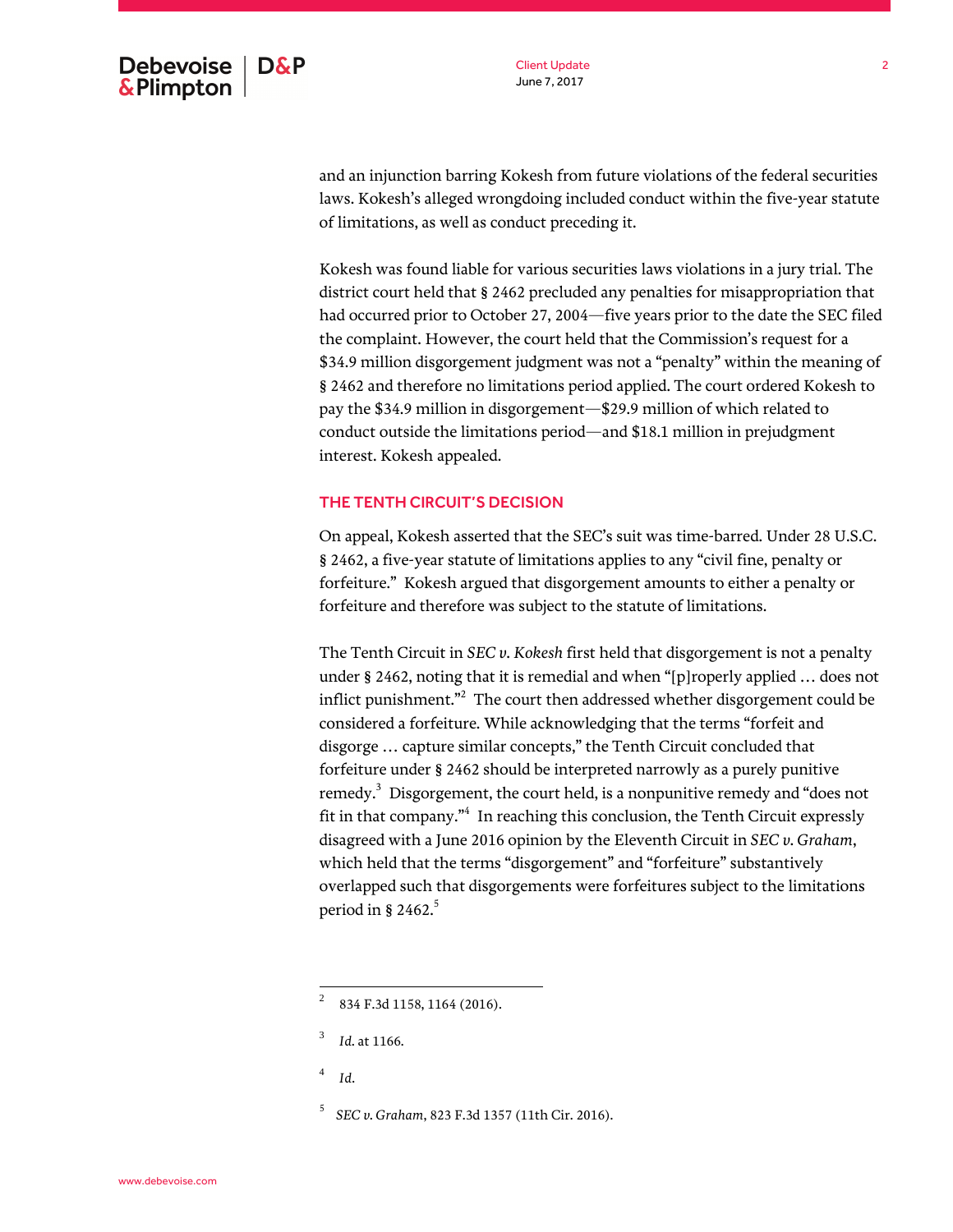# THE SUPREME COURT'S RULING

The Supreme Court granted certiorari in *Kokesh v. SEC* to resolve the circuit split over whether § 2462 applies to claims for disgorgement in SEC enforcement actions.<sup>6</sup> After affirming the principle set out in *Gabelli* that statutes of limitations specifying when exposure to government enforcement efforts end are "vital to the welfare of society," the Court held that SEC disgorgement constitutes a penalty subject to the five-year limitations period in § 2462.

Whether a sanction is a penalty, the Court held, turns on two key queries: (i) whether the wrong sought to be redressed is a wrong to the public, or a wrong to the individual; and (ii) whether the penalty is sought for the purposes of punishment and deterrence of future violations or to compensate a victim for his or her loss.

The Court found that "[a]pplication of these principles to the case at hand readily demonstrates that SEC disgorgement constitutes a penalty within the meaning of § 2462." First, in bringing enforcement actions for disgorgement, the SEC acts to remedy public wrongs, not to stand in the shoes of an individual victim—a point that the government conceded. Second, the Court held that "SEC disgorgement is imposed for punitive purposes." In support of that conclusion, the Court cited cases emphasizing that the purpose of SEC disgorgement is deterrence, and stated that "[s]anctions imposed for the purpose of deterring infractions of public laws are inherently punitive because deterrence is not a legitimate nonpunitive governmental objective." Finally, the Court noted that, in many cases, SEC disgorgement is not compensatory because the funds are paid to the district court, which is under no statutory obligation to distribute disgorged funds to victims.

In so holding, the Court rejected the government's argument that disgorgement is inherently remedial. The Court noted that disgorgement is often—as it was in this case—ordered without consideration of expenses that reduce the defendant's illegal profits, leaving the defendant "worse off." And while the Court acknowledged that disgorgement may, in some cases, serve compensatory goals, it is enough, the Court held, that disgorgement cannot be said to be "solely remedial." Citing *Gabelli*, the Court found that because "disgorgement orders go beyond compensation, are intended to punish, and label defendants wrongdoers as a consequence of violating public laws, they represent a penalty and thus fall within [§ 2462]."

<sup>6</sup> 581 U.S. (2017).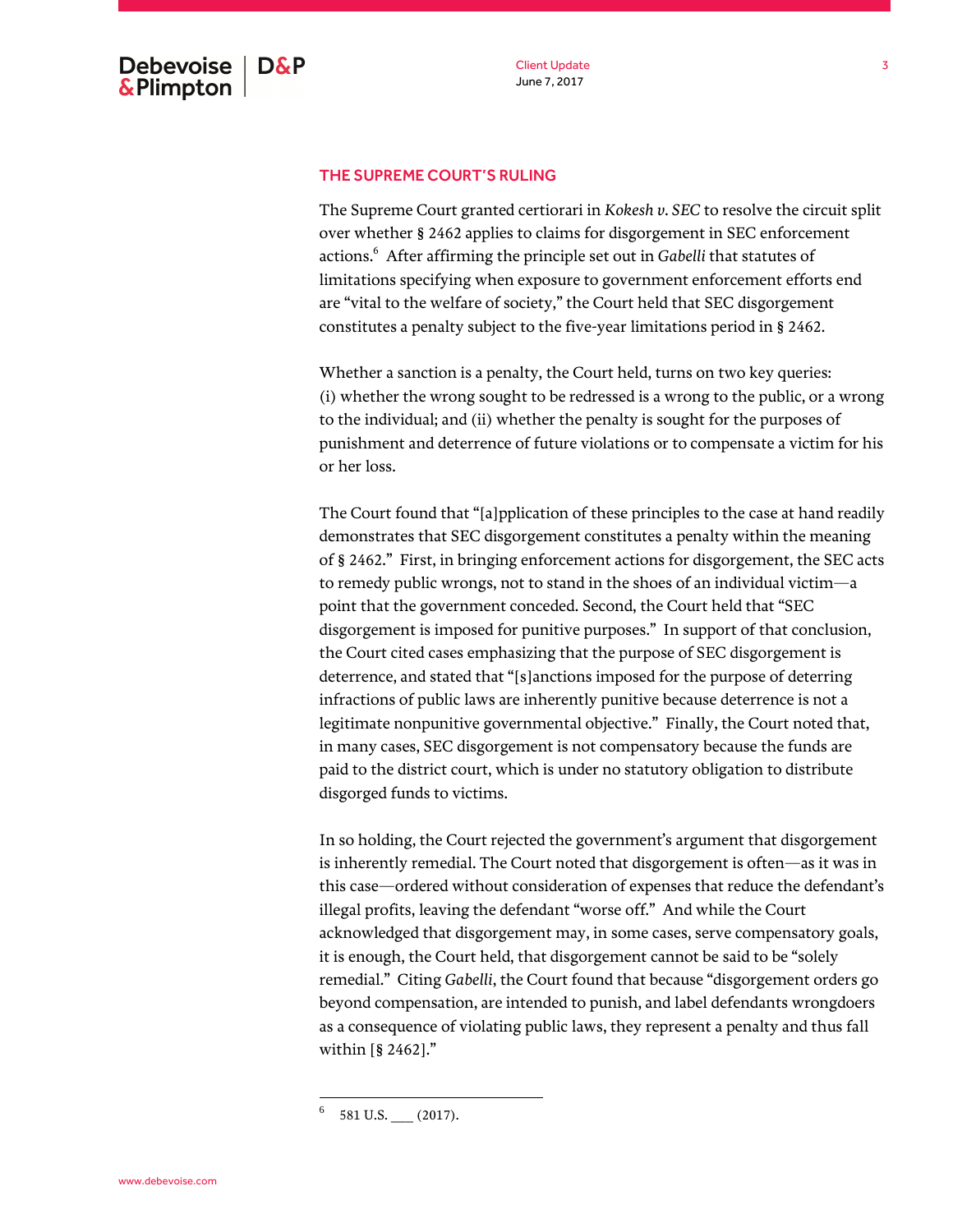#### IMPACT OF THE *KOKESH*RULING

The *Kokesh* decision appears likely to have several important effects on SEC enforcement actions (and other related matters) going forward.

#### **Reduced Leverage for the SEC in Settlement Negotiations**

The decision significantly impacts the leverage available to the SEC in enforcement actions that span many years. Absent the spectre of litigation with monetary exposure extending beyond five years, the SEC will have reduced leverage in settlement negotiations. In the past, parties may have faced significant disgorgement liability for conduct more than five years old and agreed to a settlement for a narrower time frame to avoid that exposure. The application of the five-year time bar to disgorgement actions may have an especially meaningful effect on SEC actions involving violations of the Foreign Corrupt Practices Act (FCPA), as virtually every FCPA settlement in 2016 included disgorgement and prejudgment interest and the difficulties involved in those years-long investigations often result in proceedings concerning aged alleged violations. Other areas with long-running conduct, including some asset management cases like *Kokesh*, may also be impacted.

#### **Fewer Investigations Involving Aged Conduct**

This decision could impact the SEC's decisions about where to devote resources. The SEC may be less likely to pursue investigations involving older conduct, and certainly will feel pressure to further improve the efficiency of its investigations. Relatedly, the SEC may be less flexible in negotiating lower levels of civil monetary penalties given the potential for reduced disgorgement.

# **Early Staff Requests for Tolling Agreements**

In the conduct of their investigations, the SEC can be expected to focus on securing tolling agreements to extend the limitations period as much as possible during investigations and negotiations. Parties, however, may not feel the same pressure to sign tolling agreements now that disgorgement will be limited to the five-year period.

# **Cascaded Effects on Other Sanctions**

Although the *Kokesh* decision provides much needed clarity on the question of whether the § 2462 time bar limits disgorgement in SEC enforcement actions, the decision raises critical questions around the impact of § 2462 on other SEC sanctions.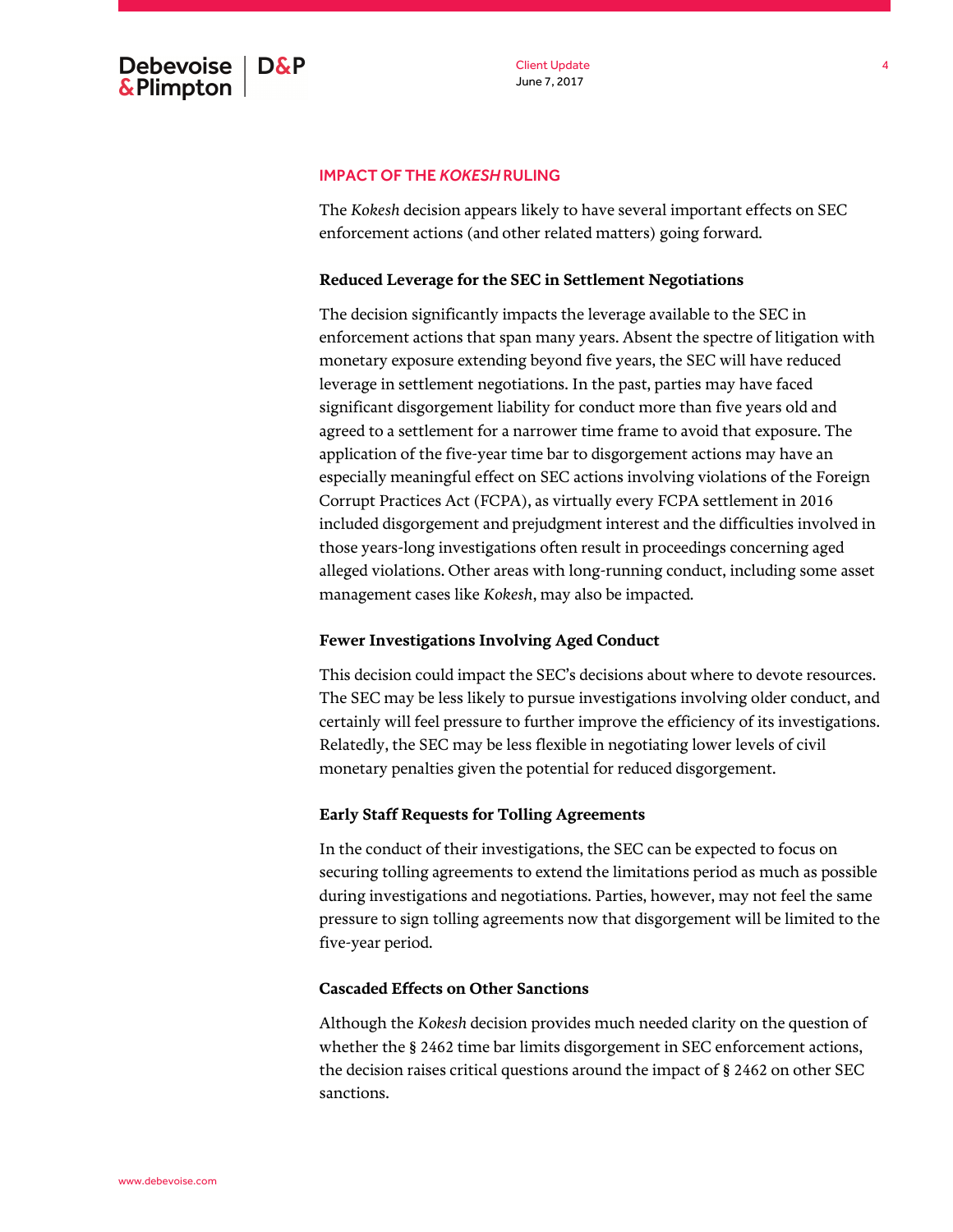Client Update June 7, 2017

In particular, the SEC is permitted to seek various other remedies (beyond penalties and disgorgement) including injunctive relief and officer, director and industry or associational bars. $^7\,$  The current state of the law on whether these remedies are subject to the limitations period in § 2462 is mixed. Although many courts have held that SEC enforcement actions seeking these equitable remedies are not subject to any limitations period, several courts have found these remedies to be punitive in nature and subject to the five-year limitations period. $8$ Now, however, armed with the Court's analysis of what constitutes a "penalty," defendants may find additional success in arguing that they are penalties subject to § 2462. Where, for example, a defendant in an SEC enforcement action is barred from serving as a director or officer of a public company as a result of a federal securities law violation, such a bar may arguably meet each of the *Kokesh* criteria because (i) SEC enforcement actions are brought in the public interest; (ii) the bar is intended to deter future violations; and (iii) the bar does not compensate victims. Ultimately, having lost both *Gabelli* and now *Kokesh*, it remains to be seen whether the SEC will continue to advance any theories that provide them with unlimited time to bring actions and obtain remedies.

# **Implications for Disgorgement in Ongoing Investigations**

The application of the *Kokesh* decision will be especially problematic in disgorgement actions currently pending but not yet final and in ongoing investigations, as there may be significant confusion as courts and parties attempt to adjust to this limit on the SEC's enforcement powers.

# **Impact on Reimbursement, Indemnification and Deductibility of Disgorgement Payments**

The finding that disgorgement amounts to a penalty could have an impact on the availability of reimbursement, indemnification and deductibility of disgorgement payments. The SEC has for years precluded indemnification for penalties, and many insurance policies likewise preclude reimbursement of penalties. SEC settlements generally do not preclude defendants from seeking indemnification or reimbursement for disgorgement. There has also been an ongoing debate as to whether disgorgement is deductible, with a recent chief

<sup>7</sup> 15 U.S.C. § 78u(d)(1)-(6).

<sup>8</sup> *Compare SEC v. Kelly*, 663 F. Supp. 2d 276, 286-287 (S.D.N.Y. 2009) ("[T]he great weight of the case law in this jurisdiction supports the SEC's contention that equitable remedies are exempted from § 2462's limitations period.") *and S.E.C. v. Jones*, 476 F. Supp. 2d 374, 386 (S.D.N.Y. 2007) ("disgorgement is remedial and not punitive.") *with S.E.C. v. Bartek*, 484 F. App'x 949, 957 (5th Cir. 2012) (finding remedies of injunctive relief and an officer-anddirector bar "punitive [and] thus subject to § 2462's time limitations.").